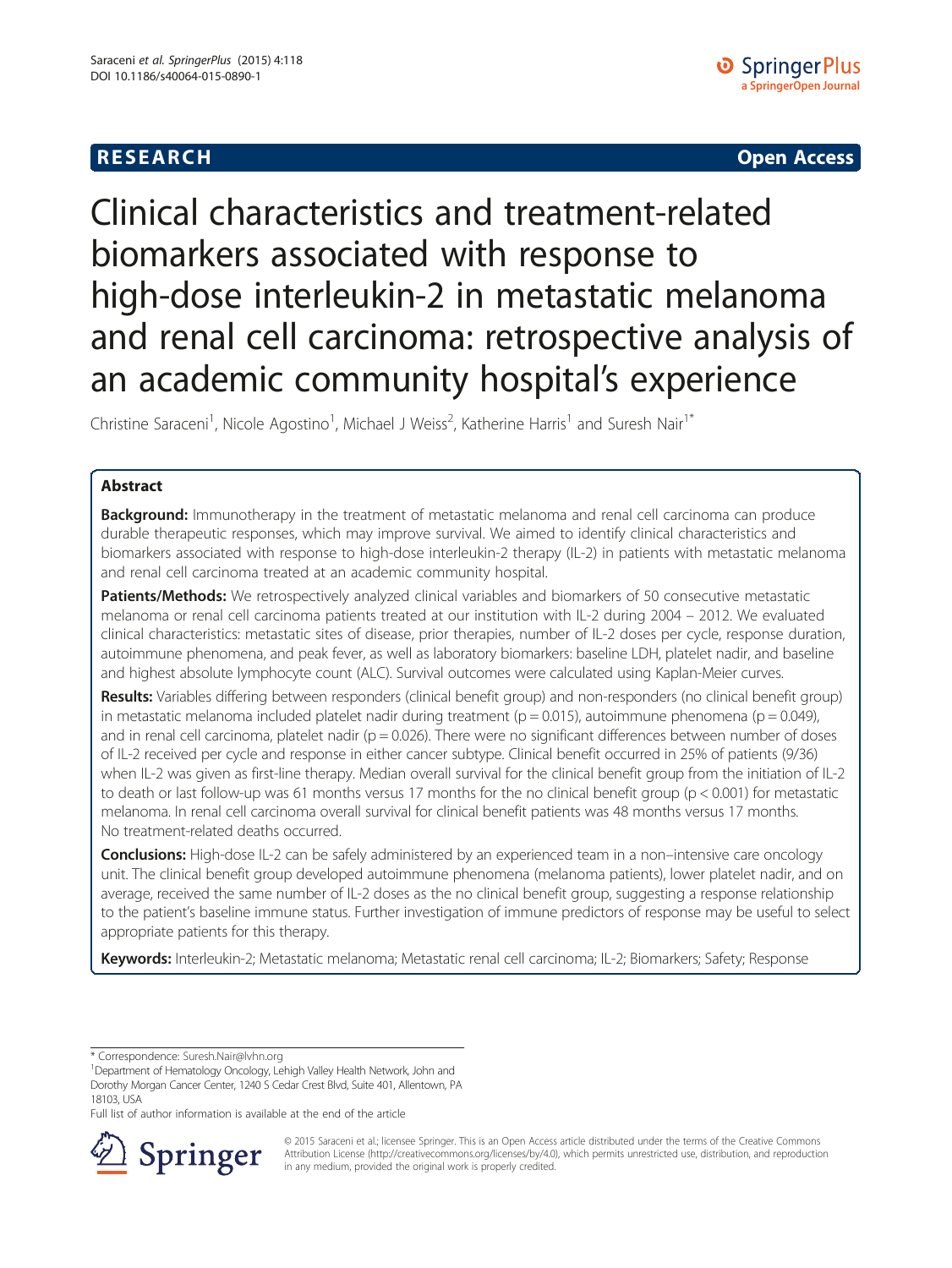#### Introduction

As the incidence of cutaneous melanoma has risen incrementally in the United States, it has become a focus of public health concern. In 2014, an estimated 76,100 persons will be diagnosed with melanoma, resulting in 9,710 estimated deaths (Cancer Facts and Figures [2014](#page-7-0)). Kidney and renal pelvis cancers accounted for 63,920 new cases with 13,860 deaths (Cancer Facts and Figures [2014](#page-7-0)). Survival rates are largely dependent on the stage of disease at initial diagnosis. Prior to 2011, treatment options had been limited and, overall, disappointing for stage IV melanoma with a median survival of less than 1 year (Agarwala [2009](#page-7-0)). Although the advent of multitargeted tyrosine kinase inhibitors has significantly improved survival in patients with metastatic renal cell carcinoma (mRCC), the median overall survival during the time period of our study was less than 24 months (Choueiri et al. [2007\)](#page-7-0).

A new paradigm for primary systemic treatment for metastatic melanoma has shifted toward immunotherapy, including IL-2 and anti-CTLA4 monoclonal antibody (ipilimumab) as well as programmed cell death 1 antibody (anti-PD1), and molecularly-targeted therapies (BRAF or MEK inhibitors). Current MM and mRCC treatments are limited in curative potential and are generally palliative. High-dose interleukin-2 (IL-2) is FDA-approved for the treatment of MM and mRCC and is the only potentially curative therapy that exists for both of these diseases. IL-2 immunotherapy, when used for treatment of mRCC, has demonstrated an overall response rate (ORR) of approximately 14%, with 5% of responders having a complete response (CR) (Fyfe et al. [1995\)](#page-7-0). When used in the treatment of MM the ORR is  $17\%$ , with  $6 - 7\%$  of patients achieving a CR (Rosenberg et al. [1994\)](#page-7-0). Currently there is no way to determine prior to the initiation of therapy which patients will experience complete response and which patients are most likely to benefit from treatment. Herein we detail our single-institutional experience at Lehigh Valley Health Network in a retrospective analysis of 50 consecutive patients with MM or mRCC treated with high-dose IL-2 from August 2004 – August 2012. Our aim was to compare the subset of patients who derived clinical benefit to those patients without apparent clinical benefit as determined by overall survival in months from the initiation of IL-2 therapy. This comparison can be used to better delineate patient characteristics and report patterns in IL-2–treated patients that may be correlated to durable responses as well as aid in selecting patients who are most likely to respond to IL-2 therapy. Our exploratory analyses included pre-treatment and treatment-related patient factors that may be associated with treatment response. Our observations will add to the growing body of knowledge in targeted, personalized cancer care in MM and mRCC. Additionally, we demonstrate

that this treatment, when performed under a controlled environment, can be safely administered in an academic community hospital setting. Selection of therapy must account for patient characteristics, toxicities and clinical endpoints. The aim of our study was to better define prognostic variables with response to IL-2 in the metastatic setting and to compare specific characteristics of the clinical benefit group versus those without clinical benefit.

# Patients and methods

#### Study design and patient selection

A retrospective analysis was performed on a cohort of 50 consecutive patients with MM or mRCC treated with high-dose IL-2 between August 2004 and August 2012 at Lehigh Valley Health Network, Allentown, Pennsylvania. Our aim was to review our experience in using IL-2 in MM and mRCC patients and to report patterns in IL-2 treated patients who experienced significant survival benefit of >1 year. Evaluation of responses was based on RECIST criteria (Eisenhauer et al. [2009](#page-7-0)). Patients with oligometastatic stable disease or partial response at the end of therapy were considered for metastectomy on the basis of clinical judgment. Patients rendered disease-free either by IL-2 alone or IL-2 plus metastectomy or patients with durable partial response for >1 year were considered to have "clinical benefit." Within the clinical benefit group, 2 of the patients had mRCC and 8 had MM.

We additionally report a safety and toxicity analysis of IL-2 therapy when used in an academic community hospital setting. Absolute inclusion criteria for IL-2 treatment included histologically confirmed MM or mRCC (stage IV) based on the tumor, node, metastasis (TMN) criteria, Eastern Cooperative Oncology Group (ECOG) performance score of  $0 - 1$ , magnetic resonance imaging or contrast computed tomography of the brain negative for metastases or with small, asymptomatic or treated metastases, liver function, thyroid stimulating hormone and comprehensive metabolic profile within normal limits, creatinine ≤ 1.5 mg/dL, absolute neutrophil count ≥1500, platelet ≥1000, normal cardiac function as measured by stress test and ejection fraction >50% on echocardiography or MUGA scan, pulmonary function tests within normal limits to 75% of predicted values for age, no ischemic changes on electrocardiogram. Other relative criteria included age <50 and no or minimal visceral disease (exceptions made on case by case basis). In our clinical benefit group, none of the patients had documented brain metastases prior to IL-2 treatment. In the entire cohort, none of the patients had "active" brain metastases prior to IL-2 therapy.

#### Ethics statement

The study was approved by Lehigh Valley Health Network's Institutional Review Board (IRB). All patient records and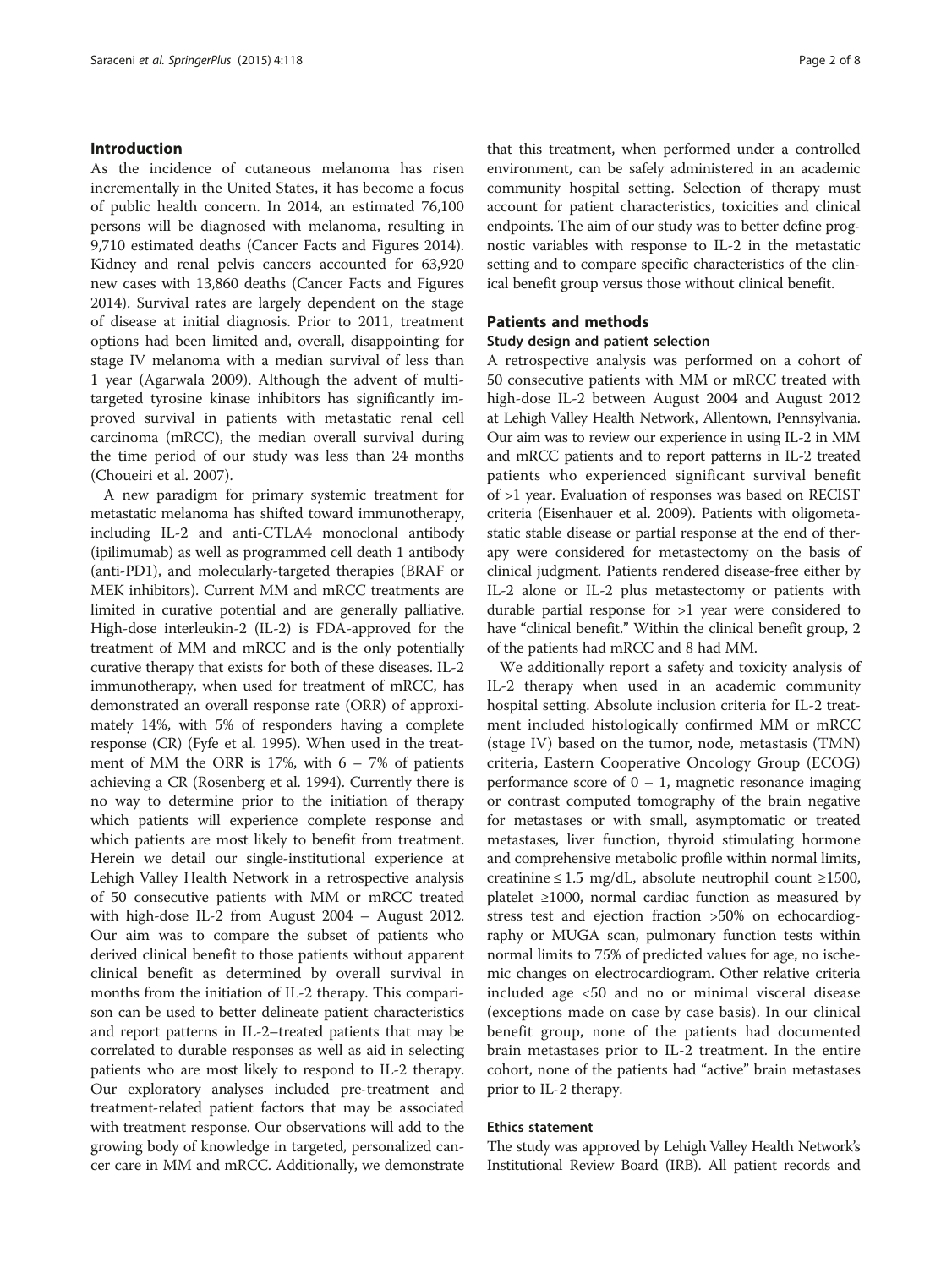information was anonymized and de-identified prior to analysis.

### Data collection

Data were extracted from the medical record and included age, gender, disease subtype (melanoma or renal cell carcinoma), time from first day of IL-2 treatment to death, time from stage IV diagnosis to death, metastatic sites, baseline LDH, total number of IL-2 doses received, total number of cycles of IL-2, average dose per cycle, duration of response in months, autoimmune phenomena (hypothyroidism, vitiligo, neuropathy), peak fever, intracycle platelet nadir, baseline absolute lymphocytosis (ALC) at the start of cycle 1, highest ALC (average peak ALC across all cycles reported).

### **Toxicity**

Toxicities were graded for each patient. In this study, only grades 3 and 4 toxicities were reported, as defined by the NCI Common Terminology Criteria for Adverse Events 3.0 (Trotti et al. [2003\)](#page-7-0).

#### Treatment

Treatment with HD IL-2 was given in a telemetrymonitored, non–intensive care, specialized oncology unit. HD IL-2 was delivered intravenously: 600,000 units/kg over 15 minutes every 8 hours for a maximum of 14 doses per cycle in accordance with strictly written protocols and NCI guidelines for administration of HD IL-2. Continuous cardiac monitoring occurred throughout the duration of hospitalization. Hemodynamics were assessed every 4 hours and every 30 minutes after IL-2 infusion until a dose-limiting factor precluded further treatments. Patients were closely monitored for side effects and full doses were held or administered at 8-hour intervals on the basis of the presence or absence of relative and absolute criteria as defined by published and institutional guidelines (Table 1). After completion of a cycle of treatment (cycle 1), patients were re-evaluated and admitted in 14 days for the next cycle (cycle 2), administered in the same fashion (2 cycles constituting one course of treatment). Re-staging occurred 6 weeks after every second cycle of IL-2; stable or responding patients were eligible for a total of 3 courses of treatment (6 cycles). Patients with evidence of tumor regression or stable disease would then proceed to additional courses of treatment—no sooner than 6 weeks but no later than 8 weeks—following hospital discharge from the prior course. Treatment was discontinued in patients with evidence of progressive disease or untoward toxicity.

#### Response evaluation

Re-staging studies—including CT scans of the chest, abdomen and pelvis and (where indicated) magnetic resonance imaging (MRI) of the brain—were performed at regular

## Table 1 Institutional guidelines - relative and absolute criteria for discontinuation of IL-2 therapy

| System           | Relative criteria                            | Absolute criteria                                   |
|------------------|----------------------------------------------|-----------------------------------------------------|
| Cardiac          | Sinus tachycardia,                           | Sinus tachycardia, HR >130                          |
|                  | HR 120 - 130                                 | FKG Ischemia                                        |
|                  |                                              | Atrial Fibrillation                                 |
|                  |                                              | Frequent PVCs, bigeminy,<br>ventricular arrhythmia  |
|                  |                                              | Elevated cardiac enzymes                            |
| Dermatologic     |                                              | Moist desquamation                                  |
| Gastrointestinal | Diarrhea >1000cc/shift                       | Refractory vomiting                                 |
|                  | Abdominal distension                         | Unrelenting<br>abdominal pain                       |
| Hemodynamic      |                                              | Hypotension<br>requiring pressors                   |
| Hemorrhage       | Guiac-positive stool,<br>sputum or emesis    | Frank blood in stools,<br>sputum or emesis          |
|                  | Platelets<br>$30,000 - 50,000/mm^3$          | Platelets < 30,000/mm <sup>3</sup>                  |
| Infectious       |                                              | Strong clinical suspicion<br>or documented          |
| Neurologic       |                                              | Mental status changes                               |
|                  |                                              | Disorientation, vivid<br>dreams, emotional lability |
| Pulmonary        | Resting dyspnea                              | >4 L oxygen needed<br>for saturations >95%          |
|                  | Crackles present in >1/3<br>but $<1/2$ chest | Crackles present<br>in $>1/2$ chest                 |
|                  | $3 - 4$ L oxygen for<br>saturations $> 95%$  | 40% oxygen mask for<br>saturations >95%             |
|                  |                                              | Intubation                                          |
| Renal            | Urine output                                 | Urine <80 mL/8 hour                                 |
|                  | 80 - 160 mL/8 hour                           | Urine $< 10$ ml /hour                               |
|                  | Urine 10 - 20 mL/hour                        | Creatinine $\geq$ 3 mg/dL                           |
|                  | Creatinine<br>$2.5 - 2.9$ mg/dL              |                                                     |
| Weight Gain      | 15% over baseline                            |                                                     |

In the occurrence of any relative criteria the dose is held, corrective action taken and patient re-assessed at next scheduled time. Discontinue therapy if  $\geq 3$ relative criteria occur or for any one absolute criteria. Discontinue therapy if pressors are needed for hypotension, neurological changes or the scheduled dose has been held on 3 occasions.

HR = heart rate, EKG = electrocardiogram, PVC = premature ventricular contraction).

intervals (in general, after 2 cycles or within 2 months from the initiation of therapy).

#### Statistical analysis

Descriptive statistics including means, standard deviations, frequencies and percentages were calculated for the clinical benefit and no clinical benefit groups. Continuous variables were compared using Independent Student's t-tests and Mann–Whitney  $U$ . They are presented as mean  $\pm$  standard deviation and median (interquartile range), respectively.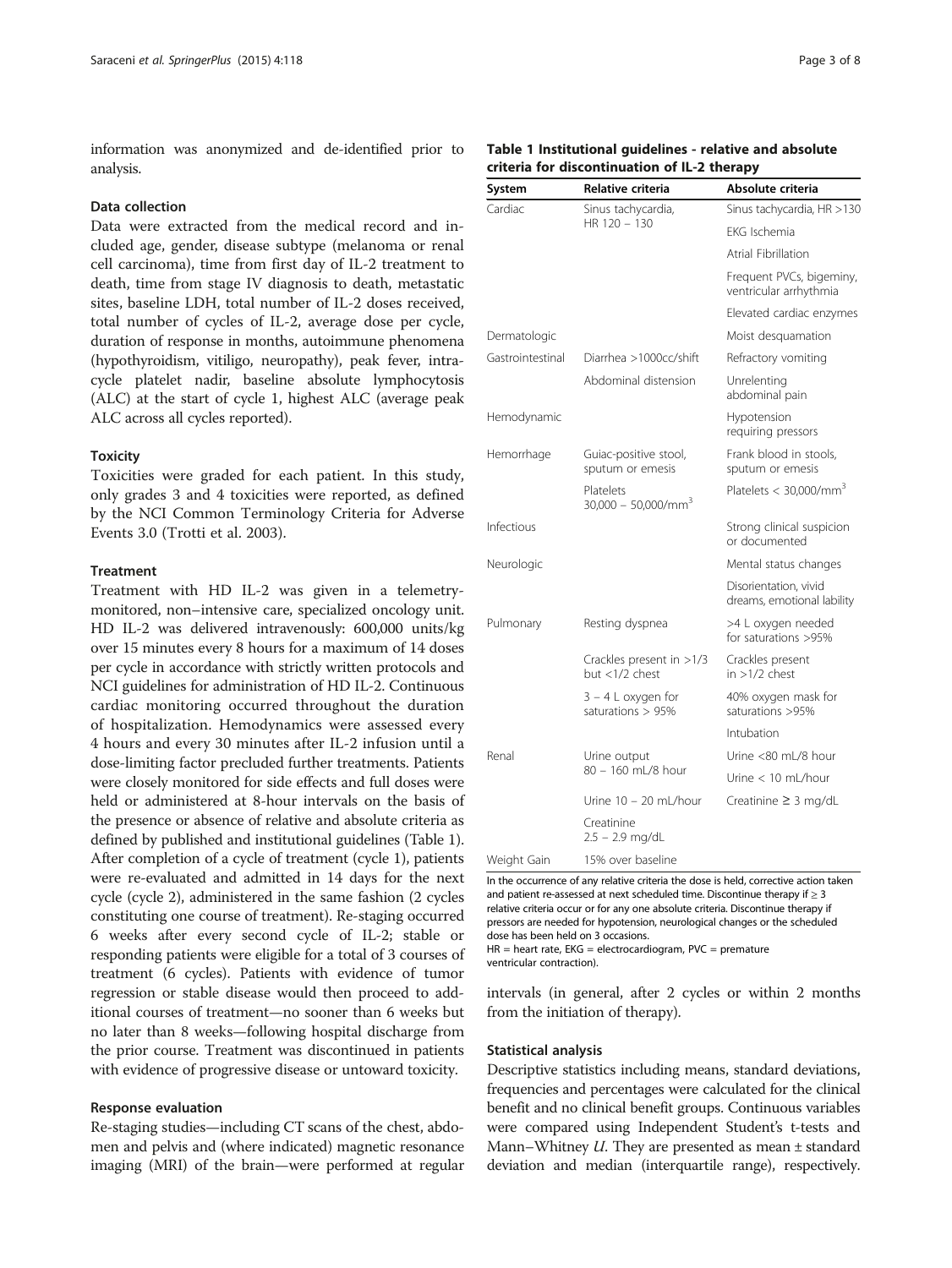Categorical data were compared using Chi-square tests and Fisher's Exact Tests. Categorical data are presented as frequency (percent).

Overall survival was plotted on a Kaplan-Meier Curve. Differences in group median survival were calculated with the Log-Rank Test. Overall survival was calculated from the date of initiation of IL-2 to death or last follow-up by study closure.

All analyses were conducted using IBM SPSS Statistics for Windows, version 21.0 (IBM Corp., Armonk, NY) and MedCalc for Windows, version 13.0.1.0 (MedCalc Software, Ostend, Belgium).

#### Results

We identified 10 patients (2 mRCC and 8 MM) who responded to HD IL-2 therapy (clinical benefit group) and 40 who were non-responders (no clinical benefit group). Fifty consecutive patients were analyzed and included 13 with renal cell carcinoma and 37 with melanoma. There were no significant differences in age, gender, prior treatments, ulceration or BRAF mutational status in melanoma patients, sites of metastatic disease or pretreatment laboratory values including baseline ALC and LDH between the 2 groups. Demographic data can be found in Tables 2 and 3.

In our cohort, we defined 10 patients with clinical benefit and compared selected attributes of these patients to those without apparent clinical benefit to identify characteristics in MM and mRCC patients that may be associated with response to immunotherapy. A small subset of our cohort received prior therapies before referral to our IL-2 center (14/50 patients) in the stage IV setting. Within the mRCC group, more than half of the patients (7/13) received other treatments prior to IL-2 while only 7/37 of the patients with MM received prior treatments. Renal cell patients receiving prior

Table 2 Baseline characteristics renal cell carcinoma† fisher's exact test (reported as frequency (percent))

|                         | Clinical<br>benefit $(n=2)$ | No clinical<br>benefit (n=11) | p-value           |
|-------------------------|-----------------------------|-------------------------------|-------------------|
| Age                     | 47.0 (40.0)                 | 53.0 (46.0-54.0)              | $.641*$           |
| Male                    | 2 (100%)                    | 8 (72.7%)                     | 1.0 <sup>†</sup>  |
| Baseline ALC            | 1.55(1.30)                  | 1.40 (0.80-1.70)              | $.641*$           |
| I DH                    | 277.5 (158.0)               | 209.0 (151.0-286.0)           | $.641*$           |
| <b>Prior Treatments</b> | 1/2(50%)                    | 6/11(54.5%)                   | $1.0^{+}$         |
| Metastatic Subsets      |                             |                               |                   |
| Distant Nodes           | 1(50%)                      | $2(18.1\%)$                   | .423 <sup>†</sup> |
| Lung +/- Distant Nodes  | $\Omega$                    | 5 (45.5%)                     | .487 <sup>†</sup> |
| Visceral                | 1 (50%)                     | 4 (36.4%)                     | $1.0^{+}$         |

\*Mann–Whitney U (reported as median (interquartile range)). ALC: Absolute Lymphocyte Count.

LDH: Lactate Dehydrogenase.

| Table 3 Baseline characteristics metastatic melanoma |  |
|------------------------------------------------------|--|
|------------------------------------------------------|--|

|                         | Clinical<br>benefit (n=8) | No clinical<br>benefit (n=29) | P-value           |
|-------------------------|---------------------------|-------------------------------|-------------------|
| Age                     | 54.5 (49.0-59.25)         | 56.0 (43.5-64.5)              | .986*             |
| Male                    | 8 (100%)                  | 22 (75.9%)                    | .308 <sup>†</sup> |
| <b>BRAF Mutated</b>     | 2/5(40%)                  | 9/19 (47.4%)                  | $1.00^{+}$        |
| Baseline ALC            | 1.50 (0.975-1.775)        | 1.30 (0.95-1.80)              | $.842*$           |
| I DH                    | 203.5 (164.0-415.75)      | 244.0 (187.0-542.5)           | $.251*$           |
| Ulceration              | 2/6 (33.3%)               | 6/20 (30.0%)                  | $1.00^{+}$        |
| <b>Prior Treatments</b> | $0/8(0\%)$                | 7/29 (24.1%)                  | $0.318^{+}$       |
| Metastatic Subsets      |                           |                               |                   |
| IVA                     | 2(25%)                    | 4 (13.8%)                     | .591 <sup>†</sup> |
| IVB                     | 1 (12.5%)                 | 6(20.7%)                      | $1.0^{\dagger}$   |
| <b>IVC</b>              | 5 (62.5%)                 | 19 (65.5%)                    | $1.0^{+}$         |

† Fisher's Exact test (reported as frequency(percent)).

\* Mann–Whitney U (reported as median (interquartile range)).

ALC: Absolute Lymphocyte Count.

LDH: Lactate Dehydrogenase.

treatment included one who received interferon/bevacizumab on a clinical trial and 6 who received targeted therapies (sorafenib, sunitinib, temsirolimus, everolimus). In our melanoma population, 2 received chemotherapy alone (carboplatin/paclitaxel or temozolomide), 2 received chemotherapy and targeted therapy, and 3 received melanoma vaccines on clinical trials. Of the 14 patients who received other therapies prior to IL-2, only one patient was within the clinical benefit group (mRCC patient). The group of 36 patients who received IL-2 as first-line treatment for metastatic disease had 9 patients within the clinical benefit group (25%). Although there appeared to be a difference between prior therapies and response to IL-2 therapy in our cohort, it did not reach statistical significance in either cancer subtype (Tables 2 and 3) To date, 6/50 patients (12%) remain disease-free and in complete remission. Two of these patients were treated with IL-2 alone and 4 received IL-2 followed by metastectomy. Three patients with partial or complete response had eventual disease progression and died. One patient who relapsed at year 3 is now on BRAF/ MEK-inhibition.

Treatment and outcome data can be found in Tables [4](#page-4-0) and [5.](#page-4-0) Patients in the clinical benefit group for MM were more likely to receive a greater number of HD IL-2 doses  $(33.0 \text{ versus } 18.0, \text{ p } = 0.001)$  and a greater number of total cycles (6.0 versus 2.0,  $p$  <0.001) than those in the no clinical benefit group. In addition, the clinical benefit group had a longer duration of therapy (26.0 versus 1 month, p <0.001). The no clinical benefit group had a higher median platelet nadir (80.0 (69.5 – 133.0)) than the clinical benefit group  $(50.0 (37.25 - 93.0))$  p = 0.015. The clinical benefit group showed a higher frequency of autoimmune phenomenon ( $p = 0.049$ ). For mRCC, the clinical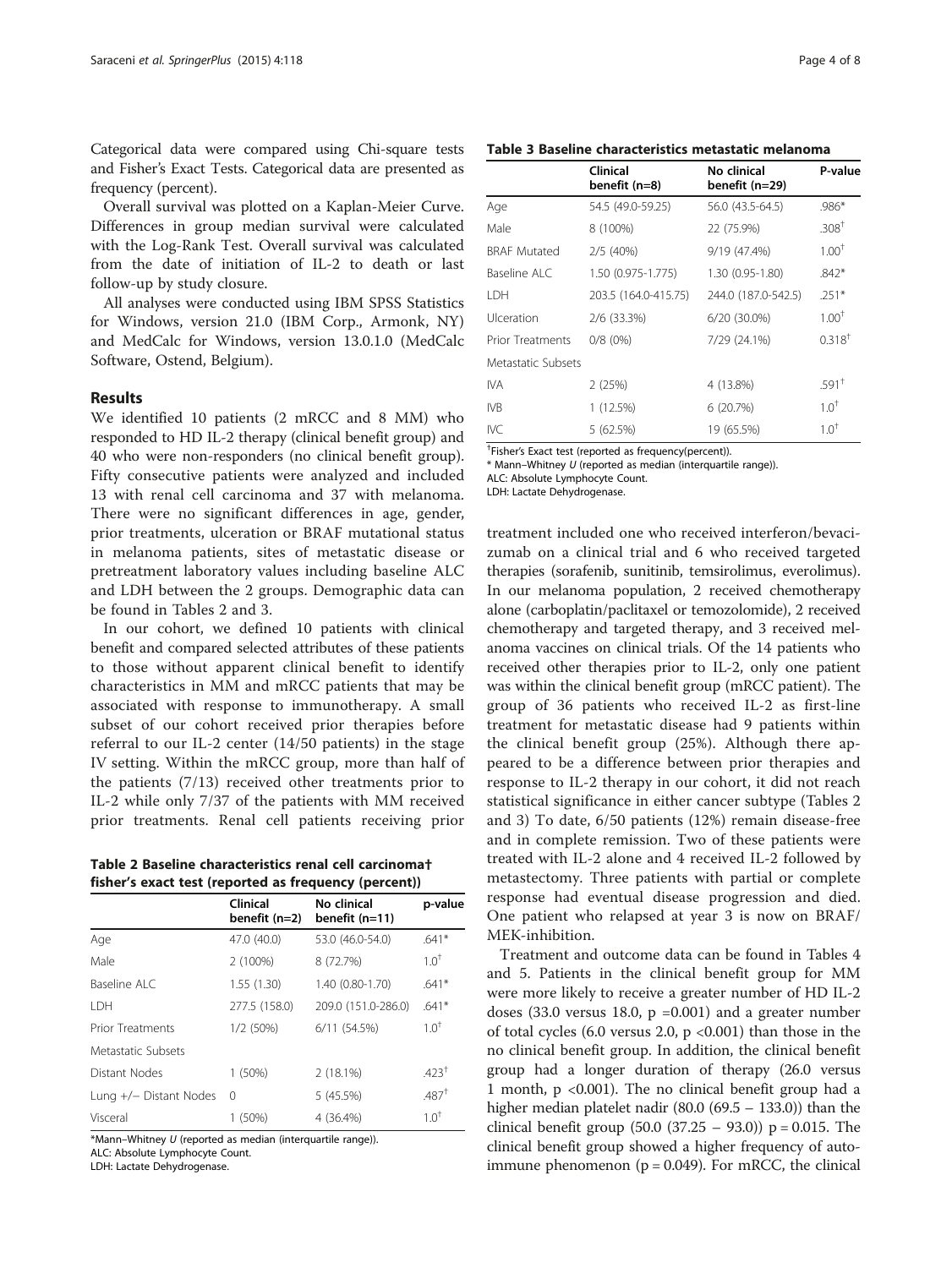<span id="page-4-0"></span>Table 4 Outcomes metastatic melanoma

|                          | <b>Clinical</b><br>benefit (n=8) | No clinical<br>benefit (n=29) | p-value           |
|--------------------------|----------------------------------|-------------------------------|-------------------|
| <b>Total Doses</b>       | $33.0$ (29.0 - 41.75)            | $18.0$ (12.5 - 28.0)          | $.001*$           |
| <b>Total Cycles</b>      | $6.0$ $(5.0 - 6.0)$              | $2.0$ ( $2.0 - 4.0$ )         | $< 0.001*$        |
| Doses per Cycle          | $6.4$ (5.33 - 6.96)              | $7.0$ (5.42 - 7.38)           | $.502*$           |
| Duration (months)        | $26.0$ (18.25 - 56.25)           | $1.0$ (0 $-$ 4.0)             | $< 0.01*$         |
| Peak Fever (Celsius)     | $39.7$ (38.5 - 40.3)             | $39.1 (38.4 - 39.3)$          | $.158*$           |
| Peak ALC                 | $3.75$ (2.85 - 5.425)            | $2.9(1.9 - 4.05)$             | $.137*$           |
| Platelets                | $50.0$ (37.25 - 93.0)            | $80.0$ (69.5 - 133.0)         | $.015*$           |
| Autoimmune<br>phenomenon | 4 (50.0%)                        | 4 (13.8%)                     | .049 <sup>†</sup> |
| Any Toxicity             | 5(62.5%)                         | $9(31.0\%)$                   | $.215^{+}$        |
| None                     | 3 (37.5%)                        | 20 (68.9%)                    | $.215^+$          |
| Grade 3                  | 3 (37.5%)                        | 3(10.3%)                      | $.101+$           |
| Grade 4                  | $2(25.0\%)$                      | 6(20.7%)                      | $.1.0^{+}$        |
| Grade 5                  |                                  |                               |                   |
| Survived                 | 6 (75.0%)                        | 7(24.1%)                      | $.006+$           |
| <b>Survival Months</b>   | 61.0                             | 17.0                          | $.001*$           |

† Fisher's Exact test (reported as frequency (percent)).

 $*$ Mann–Whitney U (reported as median (interquartile range)).

Log-Rank Test (reported as median, censored data included).

ALC: Absolute Lymphocyte Count.

| Table 5 Outcomes renal cell carcinoma |  |  |  |  |
|---------------------------------------|--|--|--|--|
|---------------------------------------|--|--|--|--|

|                          | <b>Clinical</b><br>benefit (n=2) | No clinical<br>benefit (n=11) | p-value    |
|--------------------------|----------------------------------|-------------------------------|------------|
| <b>Total Doses</b>       | 46.5(38.0)                       | $14.0(10.0 - 22.0)$           | $< 0.026*$ |
| <b>Total Cycles</b>      | 6.0(6.0)                         | $2.0$ (2.0 – 4.0)             | $< 0.026*$ |
| Doses per Cycle          | 7.75(6.33)                       | $5.5(5.0 - 6.75)$             | $.231*$    |
| Duration (months)        | 28.0 (23.0)                      | $2.0(0 - 4.5)$                | $< 0.026*$ |
| Peak Fever (Celsius)     | $39.3(39.1 - 39.6)$              | $38.9(38.7 - 39.8)$           | $.641*$    |
| Peak ALC                 | 5.3(5.1)                         | $3.4$ (2.0 – 4.6)             | $.103*$    |
| Platelets                | 49.0 (33.0)                      | $109.0$ (88.0 - 146.0)        | $.026*$    |
| Autoimmune<br>phenomenon | $1(50.0\%)$                      | $1(9.1\%)$                    | $.295^+$   |
| Any Toxicity             | 2 (100%)                         | 3(27.3%)                      | $.128^{+}$ |
| None                     | 0                                | 8 (72.7%)                     | $.128^{+}$ |
| Grade 3                  | 2 (100%)                         | 2(18.2%)                      | $.077^{+}$ |
| Grade 4                  | $\Omega$                         | $1(9.1\%)$                    | $.1.0^{+}$ |
| Grade 5                  |                                  |                               | -          |
| Survived                 | $1(50.0\%)$                      | 6(54.5%)                      | $1.0^{+}$  |
| <b>Survival Months</b>   | 48.0                             | 17.0                          | $.231*$    |

† Fisher's Exact test (reported as frequency (percent)).

Log-Rank Test (reported as median, censored data included).

ALC: Absolute Lymphocyte Count.

benefit group received a greater number of IL-2 doses and total cycles (p <0.026) and had a lower platelet nadir.

Seventy-five percent (6 patients) in the MM clinical benefit groups versus 24.1% (7 patients) in the no clinical benefit group were alive at study closure ( $p = 0.006$ ). For mRCC patients, one in the clinical benefit group and 6 in the no clinical benefit group were alive at study closure. Median overall survival for the entire cohort was 22 months ( $p = 0.001$ ) for metastatic melanoma and 48 months ( $p = 0.231$ ) for mRCC. For MM, the median overall survival was 61 months in the clinical benefit group versus 17 months in the no clinical benefit group  $(p = 0.001)$  (Figure [1](#page-5-0)). For mRCC, median survival was 48 months in the clinical benefit group versus 17 months in the no clinical benefit group (Figure [2](#page-5-0)).

# **Discussion**

MM and mRCC portend an overall poor prognosis. The 5-year survival rates for mRCC and MM are 12% and 15%, respectively (American Cancer Society [2014\)](#page-7-0). Moreover, the incidence of melanoma has been steadily increasing over the past 30 years (Howlader et al. [1975\)](#page-7-0). For MM, the efficacy of traditional chemotherapeutic agents is mediocre (Trotti et al. [2003\)](#page-7-0). For this reason, improved therapies are needed. Our general treatment philosophy for stage IV disease is immunotherapy—first-line in suitable candidates—followed by targeted therapy and chemotherapy as later options. This is aligned with the 2013 Society for Immunotherapy of Cancer Consensus statement (Kaufman et al. [2013](#page-7-0)). The consensus panel has recognized several systemic therapies for unresectable stage IV melanoma, including high-dose IL-2, ipilimumab and, in BRAF-mutated tumors, vemurafenib, dabrafenib (BRAF inhibitors) and trametinib (MEK inhibitor), as well as referral for ongoing clinical trials. However, IL-2 immunotherapy has emerged as first-line therapy for stage IV melanoma in patients with good performance status and eligibility per institutional guidelines. In patients with BRAF-mutated melanoma and good performance status, a BRAF inhibitor is reserved for unequivocal evidence of disease progression after immunotherapy. Evaluation for surgical resection of metastases is advisable for all patients, pre- and post-immunotherapy treatment (Kaufman et al. [2013\)](#page-7-0). We demonstrate that IL-2 can be safely administered at centers with teams experienced in the delivery of treatment and management of side effects and toxicities. Furthermore, in carefully selected patients, IL-2 immunotherapy can produce durable therapeutic responses including prolonged disease-free survival and, in some instances, cure.

We identified several prognostic indicators of response to IL-2 treatment. We found for both MM and mRCC that the number of doses per cycle was not significant. However, total doses and cycles received throughout the

 $*$ Mann–Whitney U (reported as median (interquartile range)).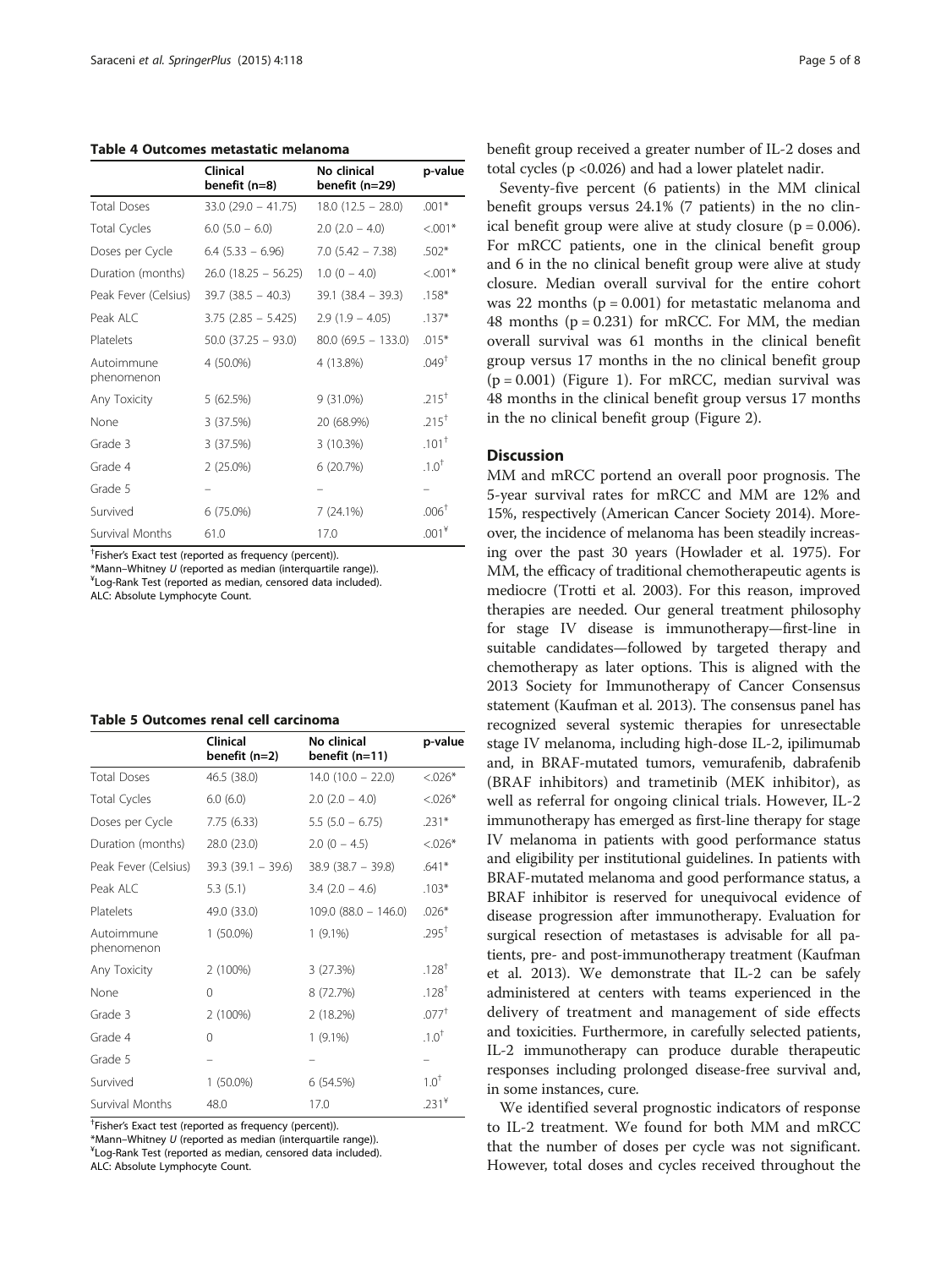<span id="page-5-0"></span>

entire course of treatment was significant (Tables [4](#page-4-0) and [5\)](#page-4-0). The most provocative finding is the trend toward greater clinical efficacy of high-dose IL-2 in the first-line setting (25% of patients in clinical benefit group) as opposed to later-line therapy, despite comparable performance status for both groups. Our analyses did not reveal statistical significance although our study most likely is not powered to sufficiently detect true differences.

Our observations suggest a relationship between degree of thrombocytopenia and clinical response to IL-2 treatment. A few other studies have evaluated the relationship between platelet nadir and response to IL-2 therapy with conflicting results (American Cancer Society [2014](#page-7-0); Rosenberg et al. [1998;](#page-7-0) Klapper et al. [2008;](#page-7-0) MacFarlane et al. [1995](#page-7-0); Royal et al. [1996;](#page-7-0) Bael et al. [2004](#page-7-0)). Some studies (American Cancer Society [2014](#page-7-0); Rosenberg et al. [1998](#page-7-0); MacFarlane et al. [1995\)](#page-7-0) have shown no significant association between degree of thrombocytopenia and response while others (Klapper et al. [2008](#page-7-0); Royal et al. [1996;](#page-7-0) Bael et al. [2004](#page-7-0)) have demonstrated an association between platelet nadir and response. The precise mechanism of development of marked thrombocytopenia in association with response to IL-2 has not been conclusively elucidated. Proposed mechanisms include more adept platelet

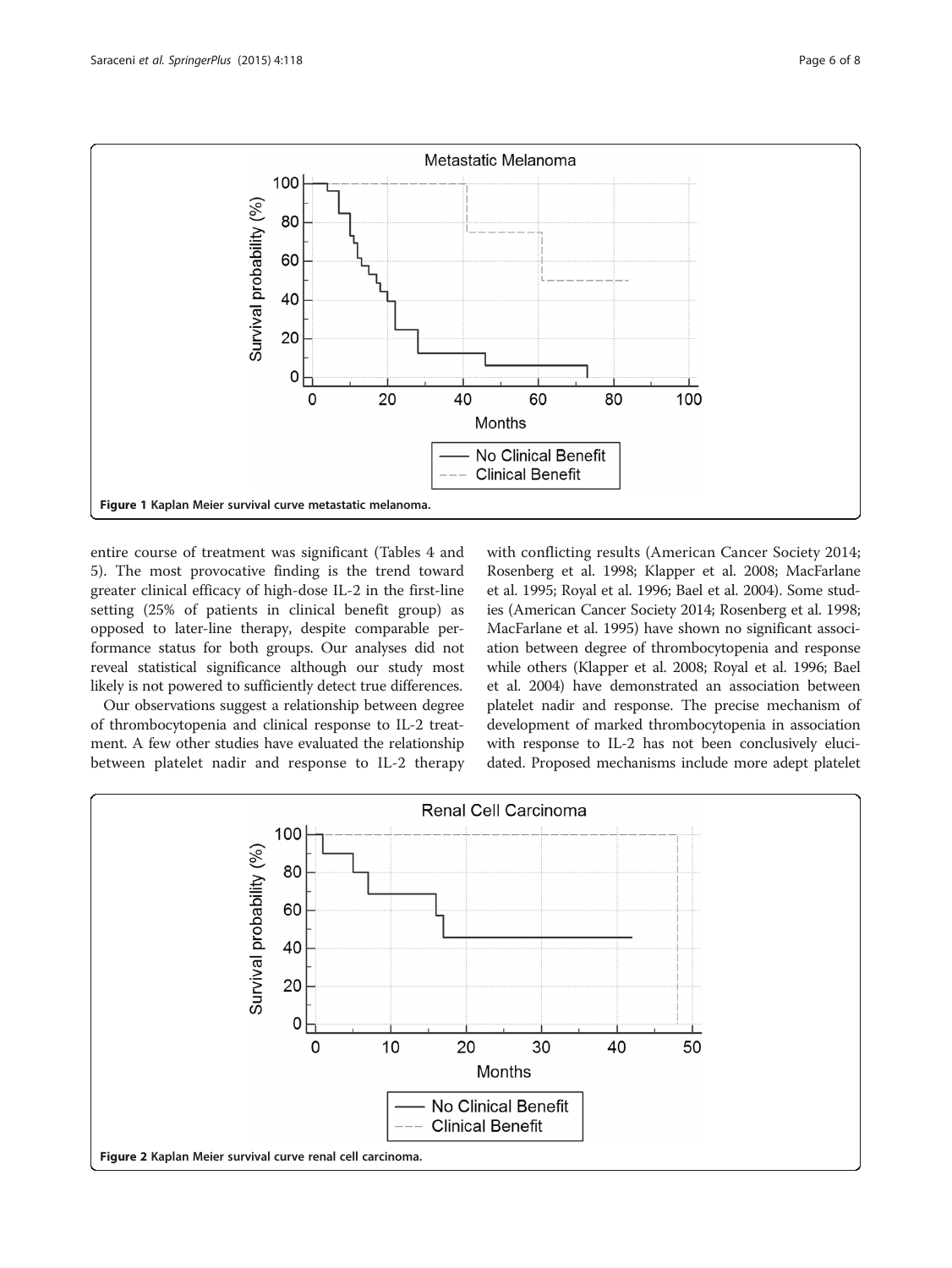activation through the inflammatory cascade or mediation of an antibody-producing immune response (MacFarlane et al. [1995;](#page-7-0) Bael et al. [2004](#page-7-0)). The latter has been suggested as platelets share common antigens with melanoma tumor cells including glycoprotein IIb/IIIa, CD63 and vitronectin receptor  $α<sub>ν</sub>β<sub>3</sub>$ . Antibody production against these common antigens may produce an autoimmune thrombocytopenia and concurrent anti-tumor effect (Bael et al. [2004\)](#page-7-0).

Autoimmune phenomena are a well-documented consequence of immunotherapy (Phan et al. [2001](#page-7-0); Rosenberg and White [1996](#page-7-0); Krouse et al. [1996](#page-7-0); Hodi et al. [2010](#page-7-0)) and have been correlated with survival benefit (Phan et al. [2001](#page-7-0); Rosenberg and White [1996;](#page-7-0) Krouse et al. [1996](#page-7-0)). Immunoregulatory mechanisms underlying treatment-induced autoimmunity to self (disruption of immunologic tolerance to normal antigens) and the anti-tumor response is an active area of current research (Jiang and Chess [2006\)](#page-7-0). These mechanisms have not been fully elucidated. In our study, development of autoimmune phenomena in metastatic melanoma was associated with response to IL-2.

IL-2 treatment-related toxicities, including systemic capillary leak syndrome, a cascade of plasma extravasation and vascular collapse, limit its delivery in clinical practice. In our cohort, serious toxicities included gastrointestinal bleeding in 2 patients (1 patient with a bleeding gastric metastasis and the other patient with a duodenal ulcer bleed after cycle 5 of treatment), acute pancreatitis in one patient secondary to a pancreatic metastasis, venous thrombosis in 2 patients (1 upper extremity DVT and 1 lower extremity DVT), and arrhythmia (1 patient with paroxysmal atrial fibrillation and 2 patients with nonsustained ventricular tachycardia). In addition, one patient developed grade-3 delayed autoimmune angioedema and uticaria. Serious grade-4 toxicities included acute renal failure (1), hepatotoxicity (1), hypotensive shock (1), congestive heart failure/ pleural effusion (1). Among these, there were 3 intensive care unit (ICU) transfers. Overall, the 3 ICU transfers were able to be managed with aggressive medical measures. The other patients had uneventful recovery from their toxicities with supportive care. There were no treatment-related deaths. An interesting observation was the absence of any peripherally inserted central catheter (PICC) line-related infections or overt bacteremia despite 173 admissions with PICC-line placement for IL-2 therapy.

Limitations to our study include a small cohort of patients included in a retrospective analysis. This is particularly true in our mRCC subset where statistical analysis would likely be more robust with a larger sample size. There may be differences in responding patients although our study may not be powered to detect such differences. Another limitation of our study is incomplete data on both BRAF mutational status and ulceration in melanoma patients. In the early study period, BRAF

mutation status was not routinely tested and targeted therapies had not received FDA approval. Both BRAF and ulceration are adverse prognosticators and may potentially bias the outcome measures. Prior studies, including prospective trials (Phan et al. [2001](#page-7-0); Klapper et al. [2008](#page-7-0); Royal et al. [1996](#page-7-0); Tarhini et al. [2007](#page-7-0)), have validated our observations on a larger scale. Additionally, our survival data are incomplete as many patients are still alive after the study closure, which may underestimate the survival benefit in clinical responders. Because our study represents a small sample of patients, findings should be evaluated in this context. Survival in our mRCC subset should be interpreted in the context of a limited sample size. The provocative OS of 48 months in our 10 mRCC patients treated with IL-2 may represent the controversial observation reported by others (Birkhauser et al. [2013\)](#page-7-0) that high-dose IL-2 may improve the duration of response to salvage targeted therapy used at disease progression.

In summary, factors significantly associated with response to IL-2 from our single institutional experience in treating patients with MM or mRCC include development of autoimmune phenomena including secondary hypothyroidism, vitiligo and neuropathy in metastatic melanoma and lower platelet nadir. Patients treated with IL-2 as first-line therapy had a higher chance of clinical benefit. The number of doses per cycle did not influence clinical benefit, and these authors feel that it is unwise to push patients to receive a higher number of doses in the face of significant toxicity. We could not find a statistical significance to baseline LDH and clinical benefit, as has been reported by others (Davar et al. [2014\)](#page-7-0). This may be due to our exclusion of patients with very high LDH levels with active visceral metastases, as the LDH levels were somewhat homogenous for our treated group. We also demonstrate that IL-2 can be safely and effectively administered in a community hospital setting by using a systematic approach, which includes an experienced health-care team that is knowledgeable in delivering treatment and in managing treatment-related side effects and toxicities. The delivery of IL-2 in a more patient-friendly, non-ICU medical/surgical unit and treating appropriate patients in the first-line setting may improve the value and cost-effectiveness of this curative approach. In our institution's experience, treating appropriate patients in the first-line setting demonstrated a 25% clinical benefit, leading to a median survival of greater than 5 years in metastatic melanoma (Figure [1](#page-5-0)), and 48 months in mRCC (Figure [2\)](#page-5-0) although our findings will need to be validated in larger, prospective studies.

#### Competing interests

The authors declare that they have no competing interests.

#### Authors' contributions

CS and SN drafted the written manuscript. CS was responsible for data acquisition. CS, NA, MW, KH, and SN have equally contributed to the conception and design